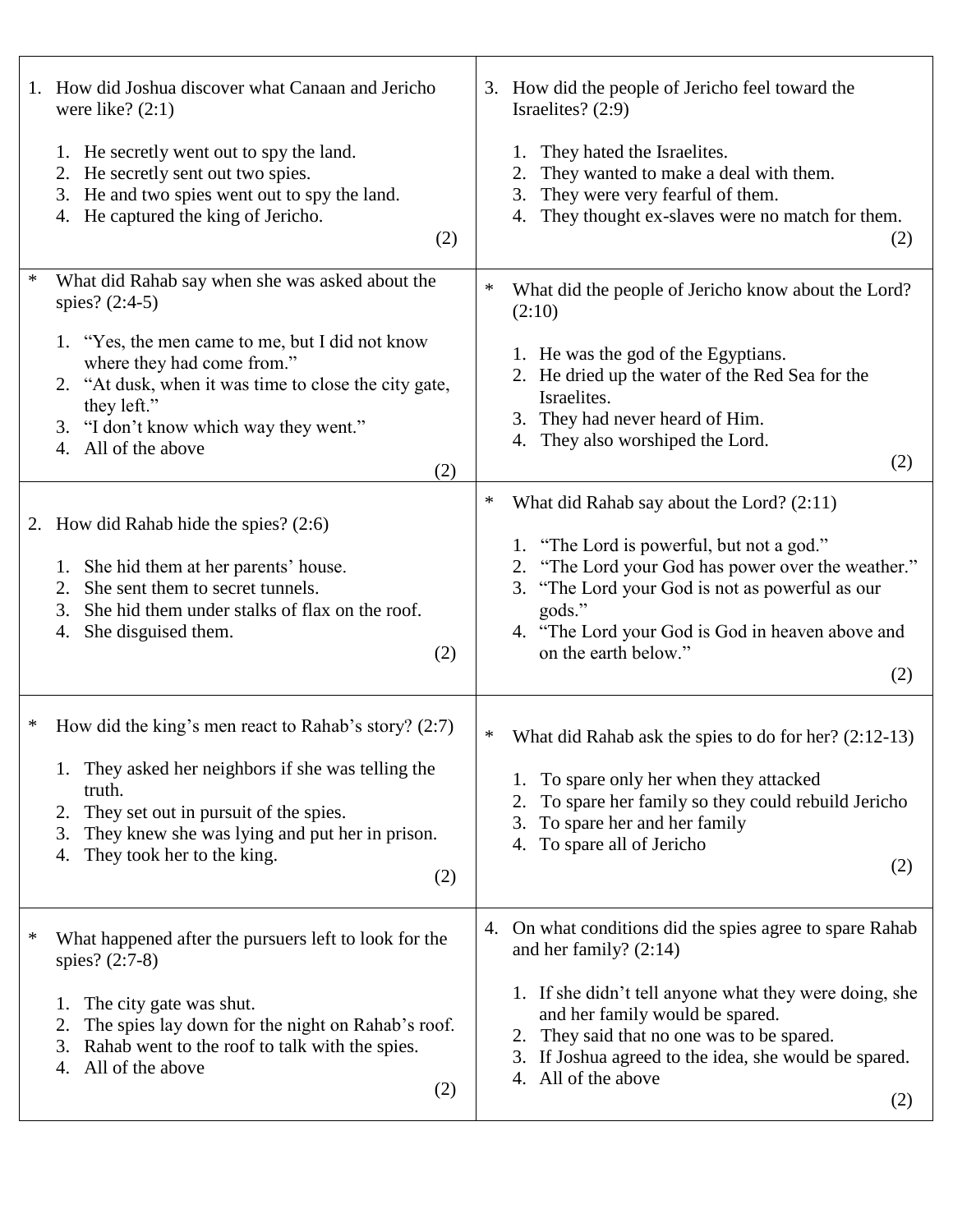|        | 3. How did the people of Jericho feel toward the<br>Israelites? (2:9)                                                                                                                                                                                                                                           | 1. How did Joshua discover what Canaan and Jericho<br>were like? $(2:1)$                                                                                                                                                                                                 |
|--------|-----------------------------------------------------------------------------------------------------------------------------------------------------------------------------------------------------------------------------------------------------------------------------------------------------------------|--------------------------------------------------------------------------------------------------------------------------------------------------------------------------------------------------------------------------------------------------------------------------|
|        | They hated the Israelites.<br>1.<br>They wanted to make a deal with them.<br>2.<br>3. They were very fearful of them.<br>They thought ex-slaves were no match for them.<br>4.<br>(2)                                                                                                                            | 1. He secretly went out to spy the land.<br>2. He secretly sent out two spies.<br>He and two spies went out to spy the land.<br>3.<br>4. He captured the king of Jericho.<br>(2)                                                                                         |
| $\ast$ | What did the people of Jericho know about the Lord?<br>(2:10)                                                                                                                                                                                                                                                   | $\ast$<br>What did Rahab say when she was asked about the<br>spies? (2:4-5)                                                                                                                                                                                              |
|        | 1. He was the god of the Egyptians.<br>2. He dried up the water of the Red Sea for the<br>Israelites.<br>3. They had never heard of Him.<br>4. They also worshiped the Lord.<br>(2)                                                                                                                             | 1. "Yes, the men came to me, but I did not know<br>where they had come from."<br>2. "At dusk, when it was time to close the city gate,<br>they left."<br>3. "I don't know which way they went."<br>4. All of the above<br>(2)                                            |
| ∗      | What did Rahab say about the Lord? (2:11)<br>1. "The Lord is powerful, but not a god."<br>2. "The Lord your God has power over the weather."<br>3. "The Lord your God is not as powerful as our<br>gods."<br>4. "The Lord your God is God in heaven above<br>and on the earth below."<br>(2)                    | How did Rahab hide the spies? $(2:6)$<br>2.<br>1. She hid them at her parents' house.<br>She sent them to secret tunnels.<br>2.<br>She hid them under stalks of flax on the roof.<br>3.<br>She disguised them.<br>4.<br>(2)                                              |
| ∗      | What did Rahab ask the spies to do for her? $(2:12-13)$<br>To spare only her when they attacked<br>To spare her family so they could rebuild Jericho<br>2.<br>To spare her and her family<br>3.<br>To spare all of Jericho<br>4.<br>(2)                                                                         | How did the king's men react to Rahab's story? $(2:7)$<br>1. They asked her neighbors if she was telling the<br>truth.<br>They set out in pursuit of the spies.<br>2.<br>They knew she was lying and put her in prison.<br>3.<br>They took her to the king.<br>4.<br>(2) |
|        | 4. On what conditions did the spies agree to spare Rahab<br>and her family? $(2:14)$<br>1. If she didn't tell anyone what they were doing,<br>she and her family would be spared.<br>2. They said that no one was to be spared.<br>3. If Joshua agreed to the idea, she would be spared.<br>4. All of the above | $\ast$<br>What happened after the pursuers left to look for the<br>spies? $(2:7-8)$<br>The city gate was shut.<br>1.<br>The spies lay down for the night on Rahab's roof.<br>2.<br>Rahab went to the roof to talk with the spies.<br>3.<br>All of the above<br>4.        |
|        | (2)                                                                                                                                                                                                                                                                                                             | (2)                                                                                                                                                                                                                                                                      |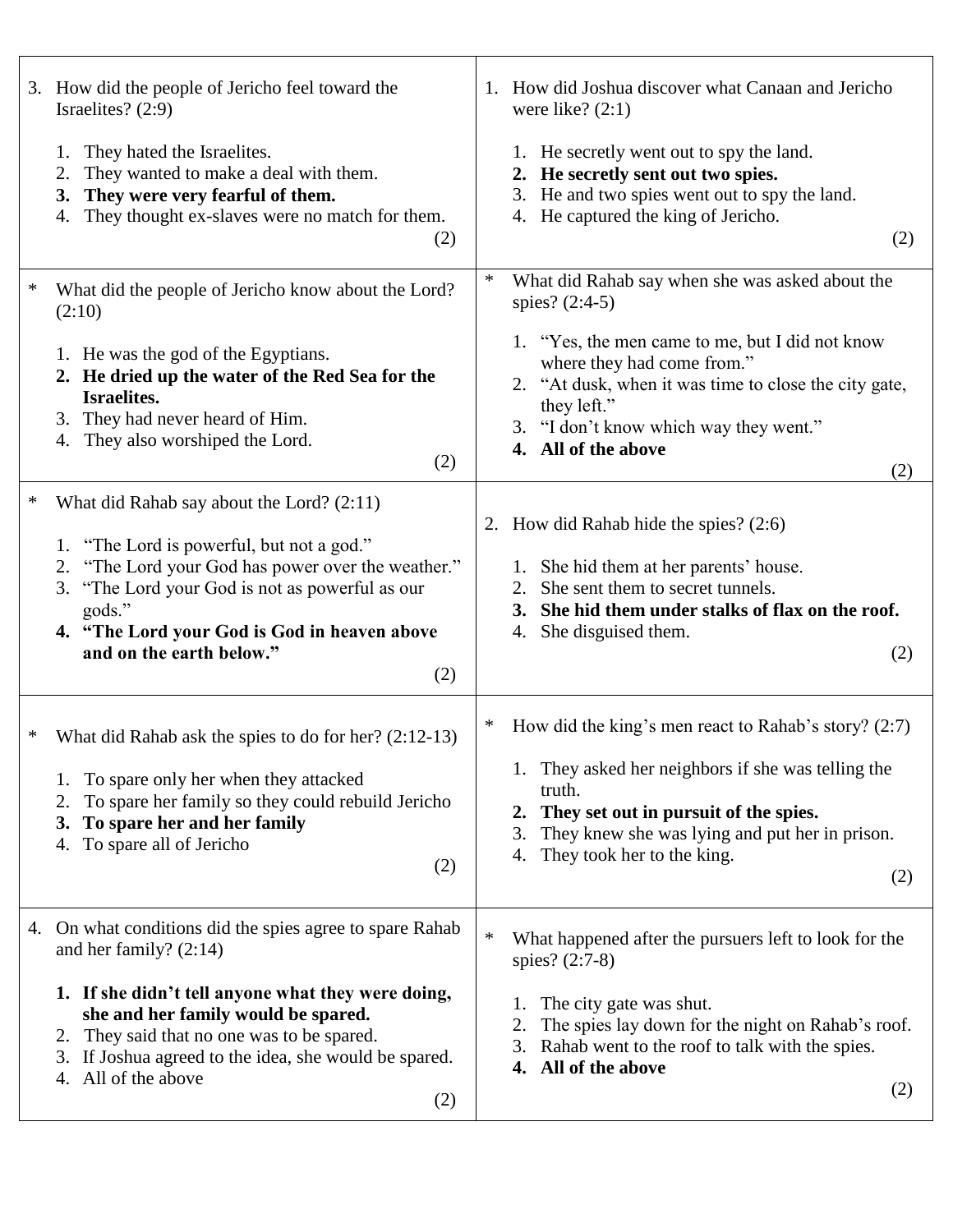| ∗  | Where was Rahab's house located? $(2:15)$<br>1. It was by the river that flowed through the city.<br>2. It was part of the city wall.<br>3. It was outside the city wall.<br>4. It was in the middle of the city.<br>(2)                                                                                                                                                                                    |  |
|----|-------------------------------------------------------------------------------------------------------------------------------------------------------------------------------------------------------------------------------------------------------------------------------------------------------------------------------------------------------------------------------------------------------------|--|
|    | 5. How did Rahab help the spies? (2:4-6, 15)<br>1. She hid them from the king's men.<br>She told the king's men she didn't know where<br>2.<br>they went.<br>3. She let the spies down by a rope through a window<br>to get out of Jericho.<br>4. All of the above<br>(2)                                                                                                                                   |  |
| 6. | What did Rahab have to do so the Israelites would<br>spare her and her family? $(2:17-18)$<br>Tie a scarlet cord in the window<br>Put blood on the doorposts of her house<br>2.<br>3. Put a black X on her door<br>4. Put a big brown flag in her window<br>(2)                                                                                                                                             |  |
| 7. | What did the spies tell Joshua about their trip to<br>Jericho? $(2:24)$<br>1. "The king of Jericho has planned an ambush for<br>$us.$ "<br>"All the people are melting in fear because of us."<br>2.<br>"Jericho is not as impressive as we thought."<br>3.<br>"The people are so afraid they are leaving the<br>4.<br>city."<br>(2)                                                                        |  |
| 8. | Finish this verse: "Then Peter began to speak: 'I now<br>realize how true it is that God does not show favoritism<br>but"" (Acts 10:34-35)<br>1. "accepts from every nation the one who fears him<br>and does what is right."<br>2. "does good to those who follow all his commands."<br>"blesses those who listen to what he says.""<br>3.<br>" loves those who are nice to their neighbors."<br>4.<br>(2) |  |